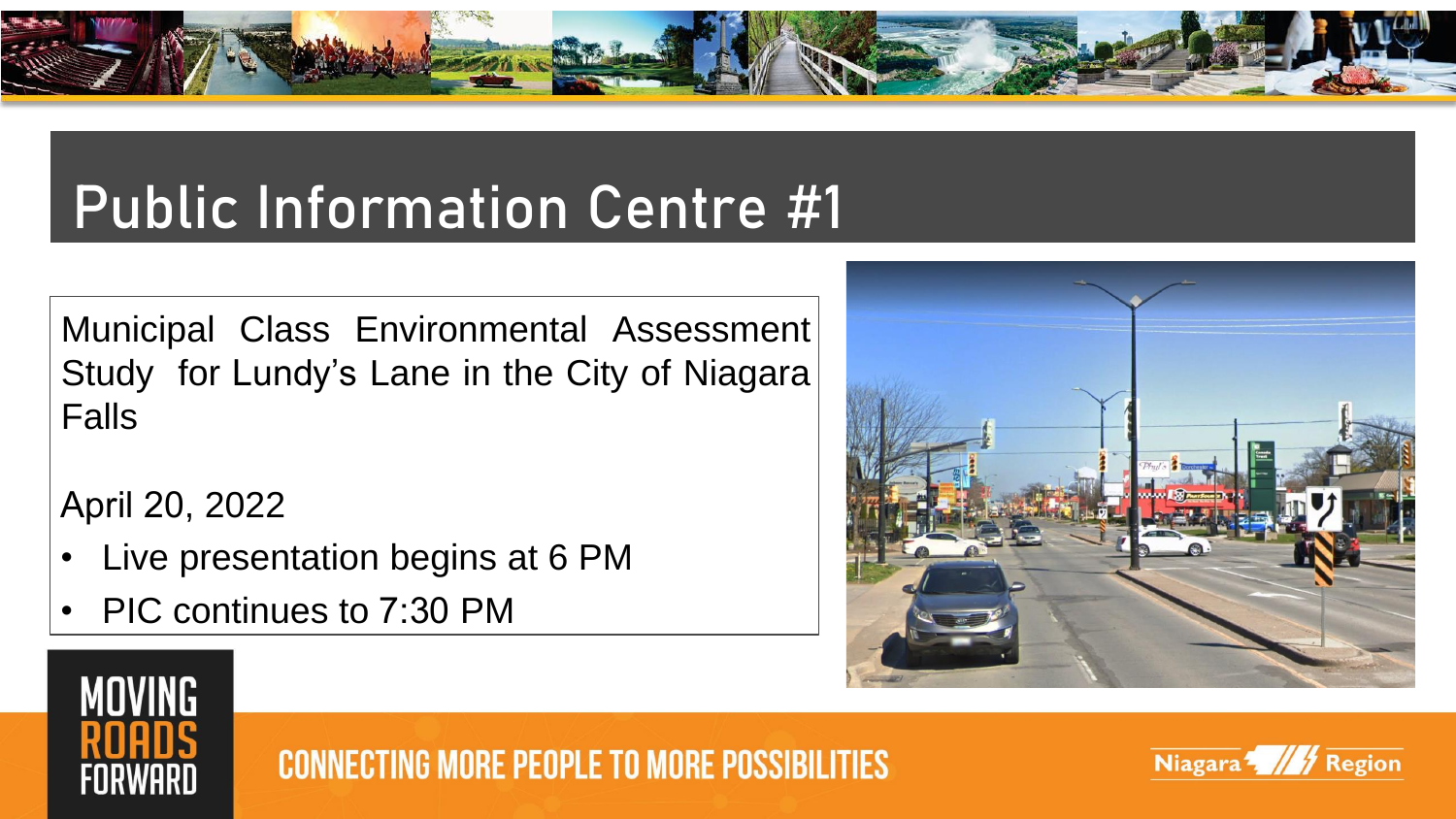### Housekeeping Items

- When joining the online meeting, we request you to please turn off your camera and mute the microphone.
- There will be an opportunity at the end of the presentation to ask questions or submit comments.

Please use the chat function to type in your questions/comments or click on "Raise hand".



In case you would like to submit your feedback later, the presentation materials and an online comment form are available on the project webpage (<https://niagararegion.ca/projects/lundys-lane/default.aspx>).



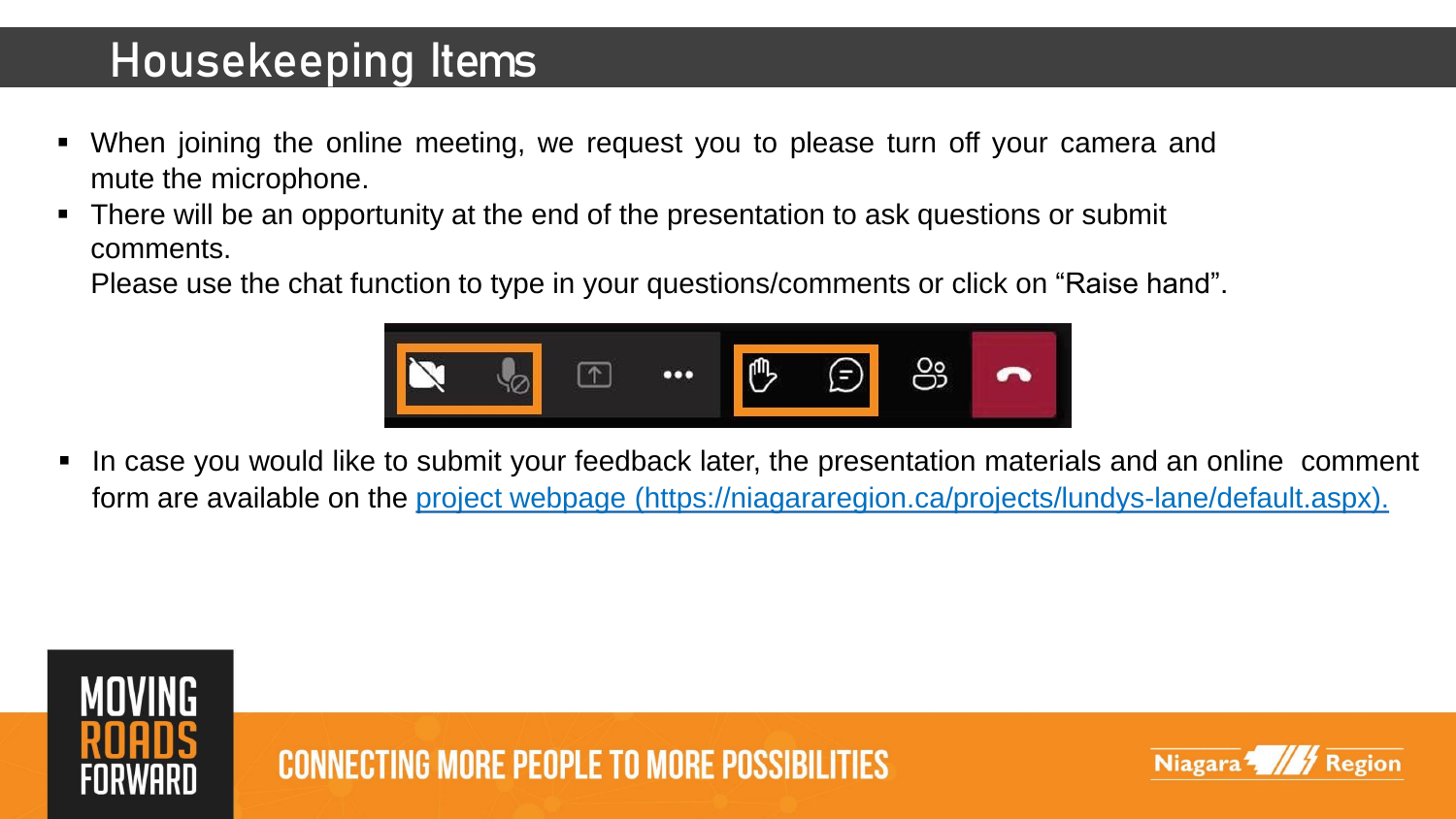### **Introductions**

| Niagara Region                                     | Urban & Environmental Management Inc. |
|----------------------------------------------------|---------------------------------------|
| Graeme Guthrie, C.E.T.                             | Greg Taras, RPP                       |
| <b>Manager, Capital Projects</b>                   | <b>Senior Planner</b>                 |
| Michael Kowalczyk, C.E.T.                          | Steve Brant, P. Eng.                  |
| <b>Project Manager, Transportation Engineering</b> | <b>Consultant Project Manager</b>     |



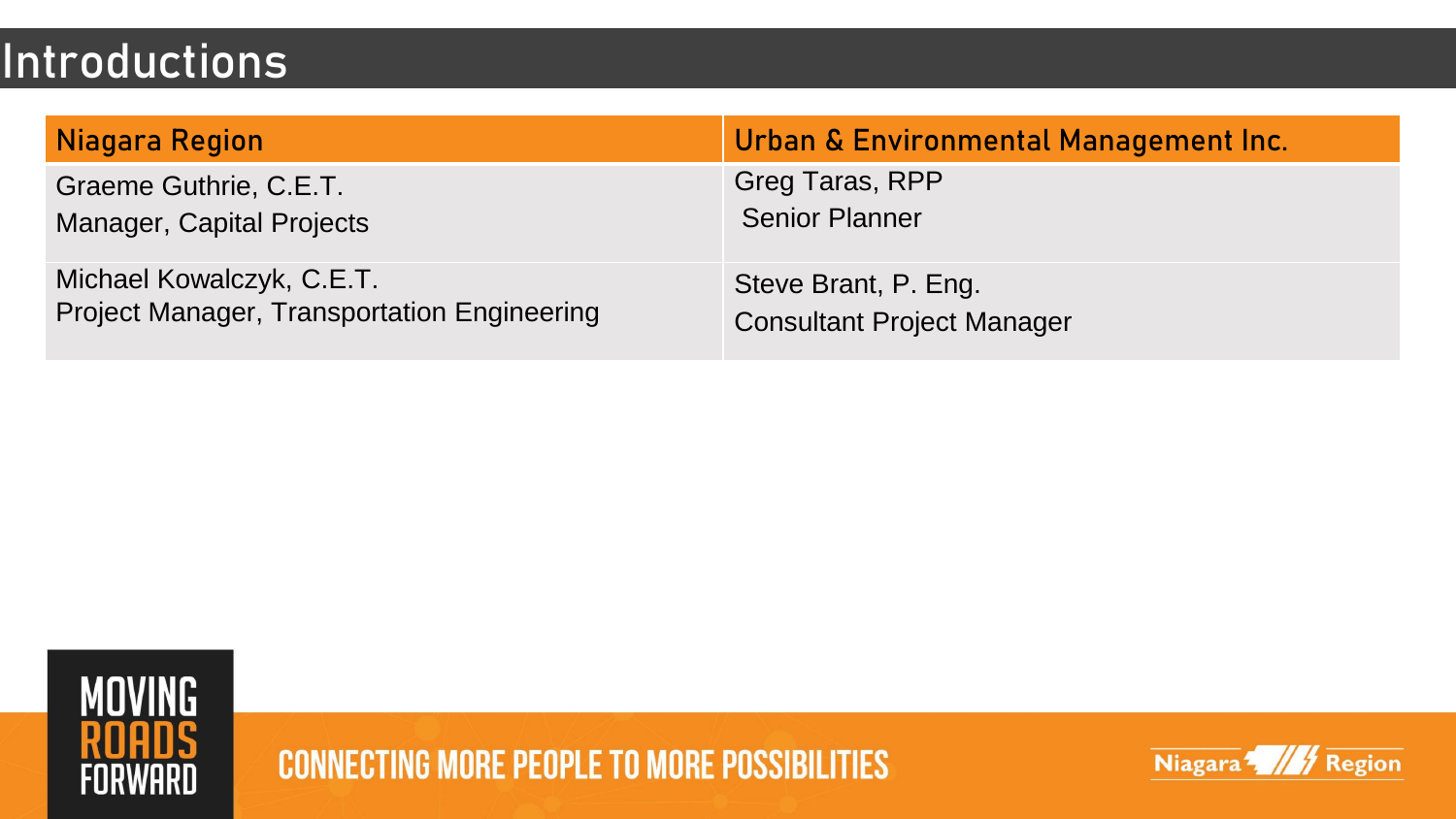### Purpose of the PIC

- **.** Introduce the Class Environmental Assessment Study
- **Present the Problem/Opportunity Statement**
- Receive feedback on the P/O statement
- Address previously received questions/comments
- Receive information/input and address any additional questions/comments



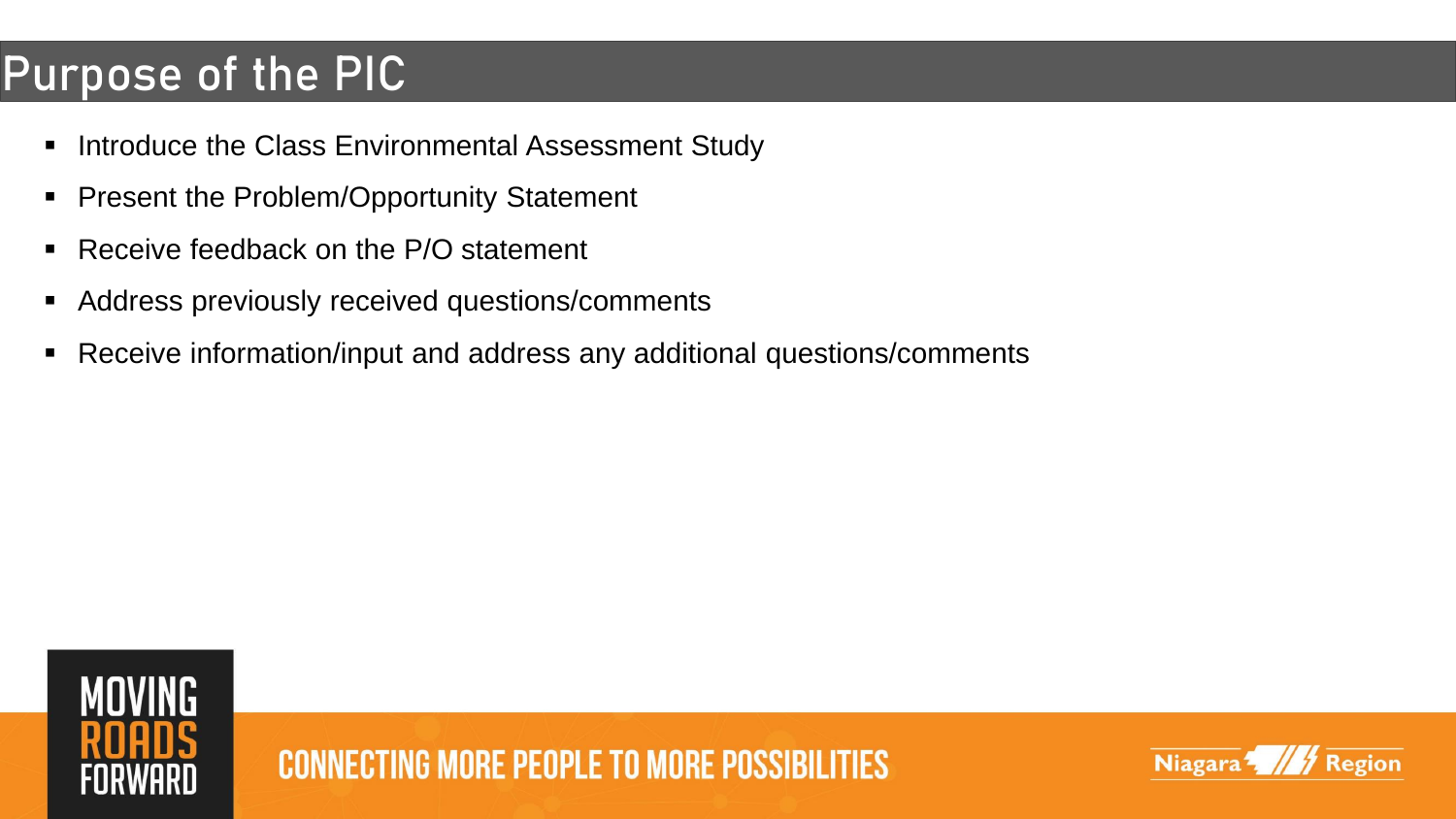### Study Area Map



Figure 1: Study Area Map  $- - - -$  Study Area Limits



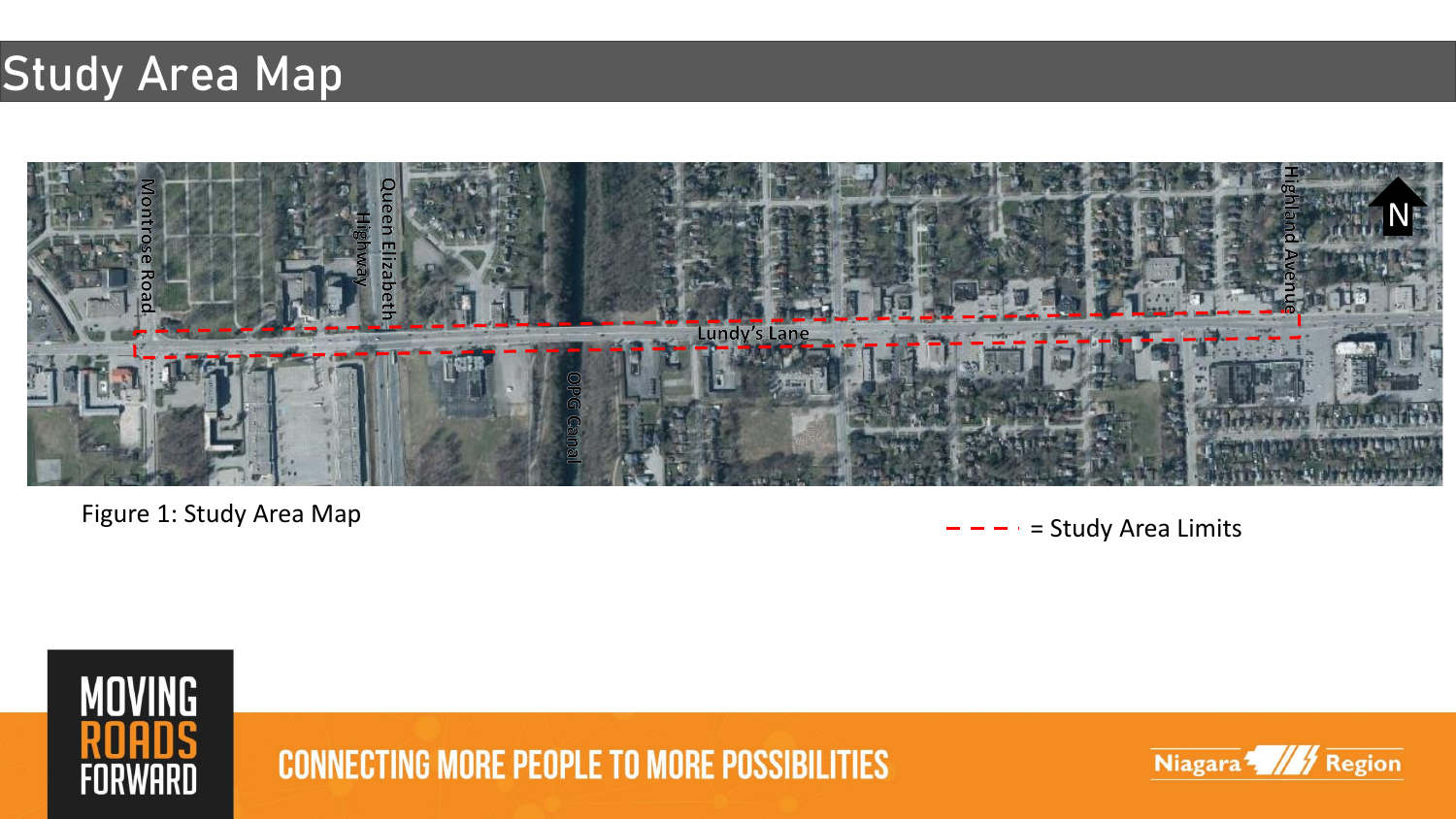### Overview of Municipal Class EA Process & Timeline

#### PHASE 1 PHASE 2 PHASE 3 PHASE 4 PHASE 5

- Notice of study commencement
- Problem or opportunity statement
- **Public Information** Centre #1
- Inventory natural, social and economic existing conditions
- Identify and evaluate alternative solutions
- Identify preferred solution
- Public Information Centre #2
- Inventory natural, social and economic existing conditions
- Identify and evaluate alternative design concepts for preferred solution
- Identify preferred design concept
- **Public Information** Centre #3
- **Document Study** process and findings in Environmental Study Report (ESR)
- **Issue Notice of Study Completion**
- Place ESR on public record for a minimum of 30-day review period
- Proceed to the detailed design and construction of the project
- **Monitor** environmental provisions and commitments

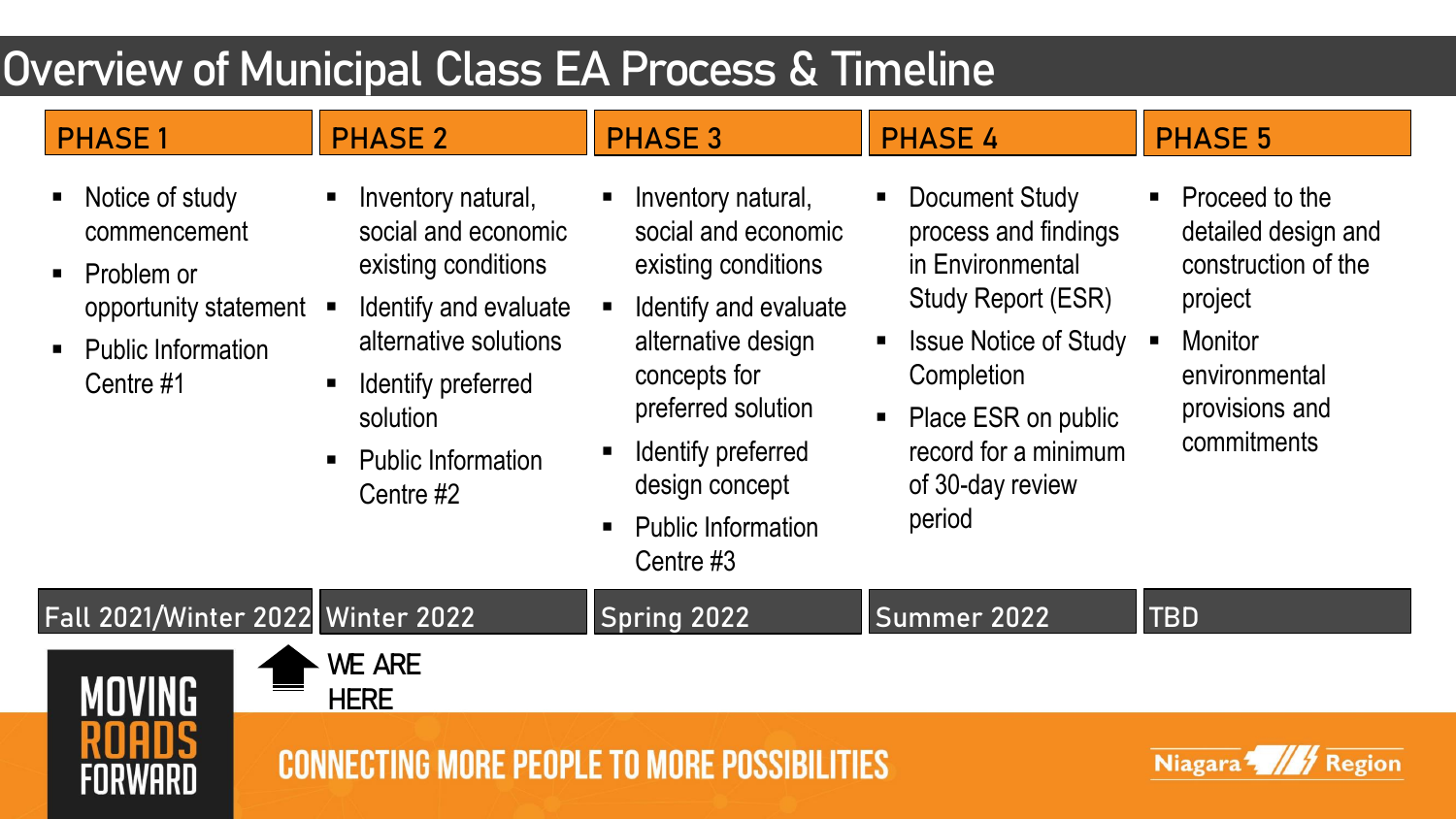### Problem/Opportunity Statement

The study area includes Regional Road 20 (Lundy's Lane) from Regional Road 98 (Montrose Road) to Highland Avenue in the City of Niagara Falls, approximately 1.7 kilometers. It is a four-lane road that is often heavily populated with traffic associated with the tourism industry, as many attractions, restaurants and retail stores are located along Lundy's Lane. Lundy's Lane is vital to the Niagara Falls tourism industry, and it is imperative that it remains a safe and effective route now and in the future. The Class EA Study for Lundy's Lane presents an opportunity to explore options to improve the operational conditions of the right-of-way to provide safe and efficient movement of traffic and access management, implement a complete streets design, and enhance the overall appearance of the right-of-way with streetscaping.



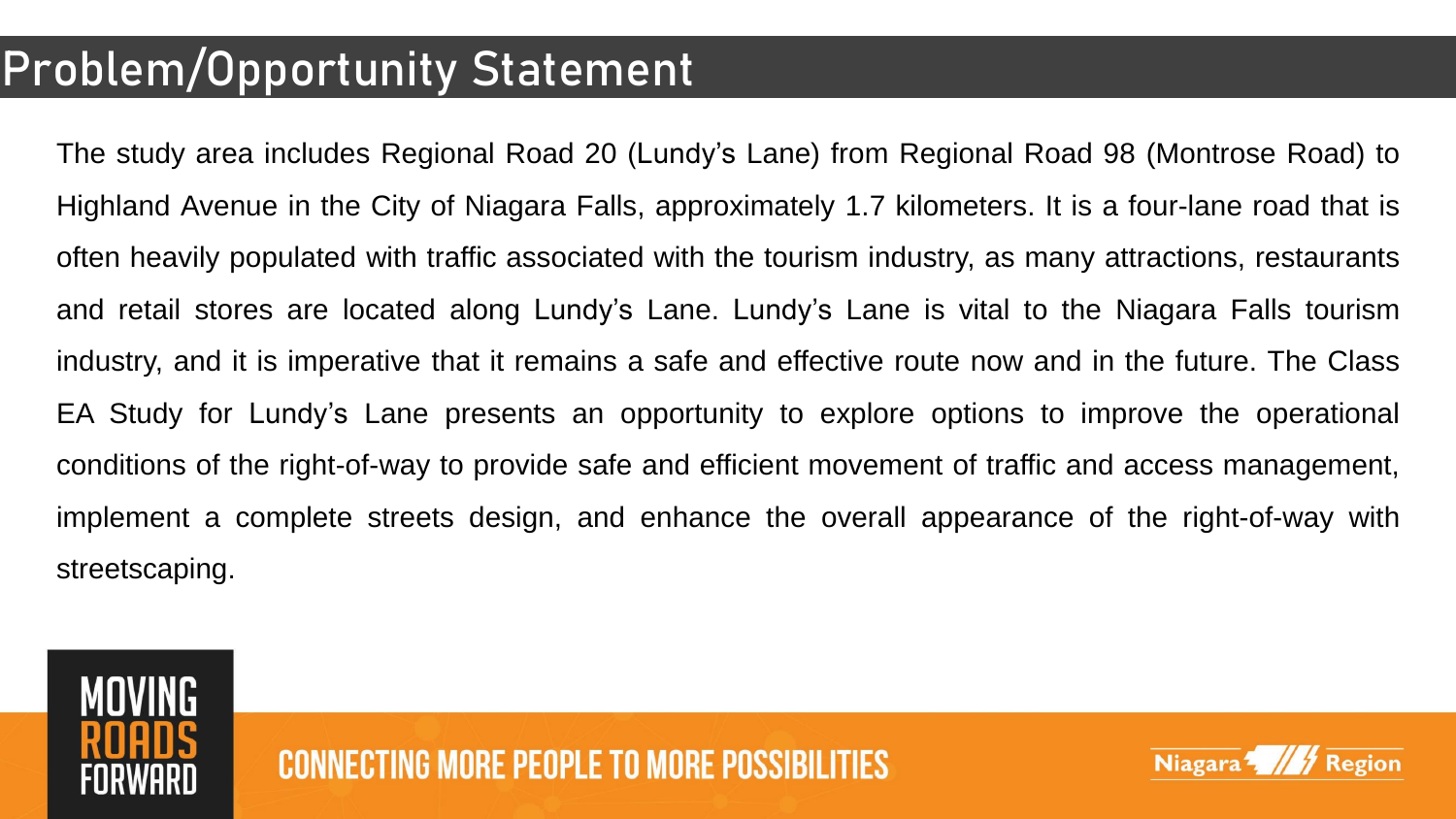### Progress on Technical Investigations and Consultation

#### **Technical Investigations Underway:**

- Topographic survey of Study Area
- **Cultural/Heritage Assessment**
- **Archaeological Assessment**
- **Traffic Impact Study**
- **Geotechnical Investigation**

#### **Technical Investigations to be finalized following confirmation of Preferred Design:**

- **Environmental Impact Assessment**
- **Noise Impact Assessment**

#### **Consultation:**

- Publication of study notices in local newspapers, posting on Niagara Region's website and social media accounts
- Email circulation of notices to the Indigenous Nations, Agencies and Stakeholders
- Meetings with local area municipalities, Ministry of Transportation and utility companies
- Meetings with government agencies
- Engagement with the Indigenous Nations (reports shared for review, invitations extended to participate in the fieldwork)
- Meeting with Lundy's Lane Business Improvement Association
- **Engagement with local residents and businesses**



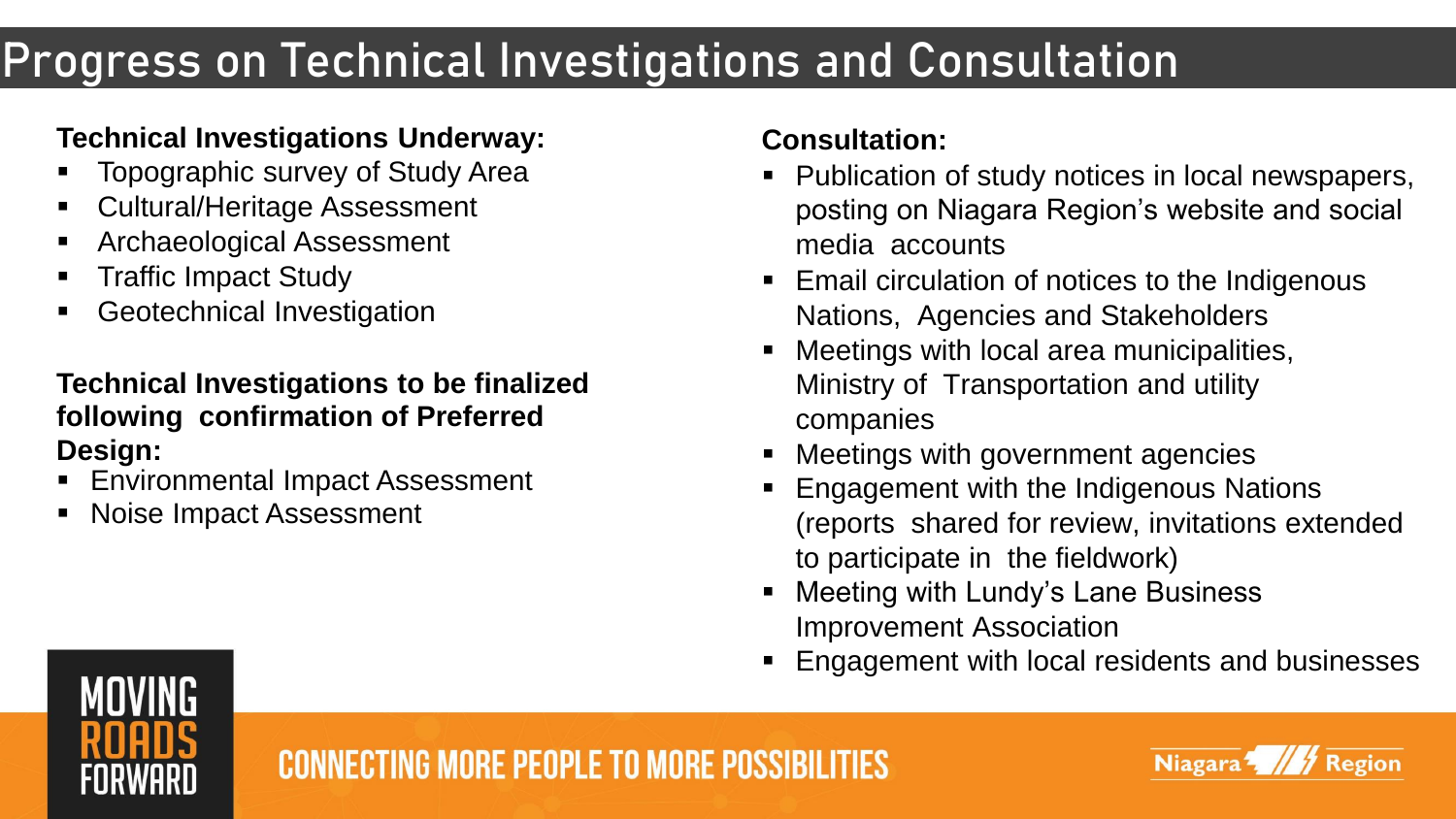### Preliminary Information from Traffic Impact Study

#### **Findings**

- Localized congestion at study area intersections during weekday peak periods (Montrose Road and Dorchester Road)
- Current peak volume traffic slightly exceeds existing arterial lane capacity
- 2041 volumes will modestly exceed existing lane capacity
- Localized measures will be required at intersections to address capacity deficiencies (Montrose Road and Dorchester Road)
- Separation of left-turning traffic is highly desirable

#### **Next Steps**

- Provide recommendations to address access to the commercial driveways
- Detailed review of collisions
- Determine if a two-way left turn lane can be supported



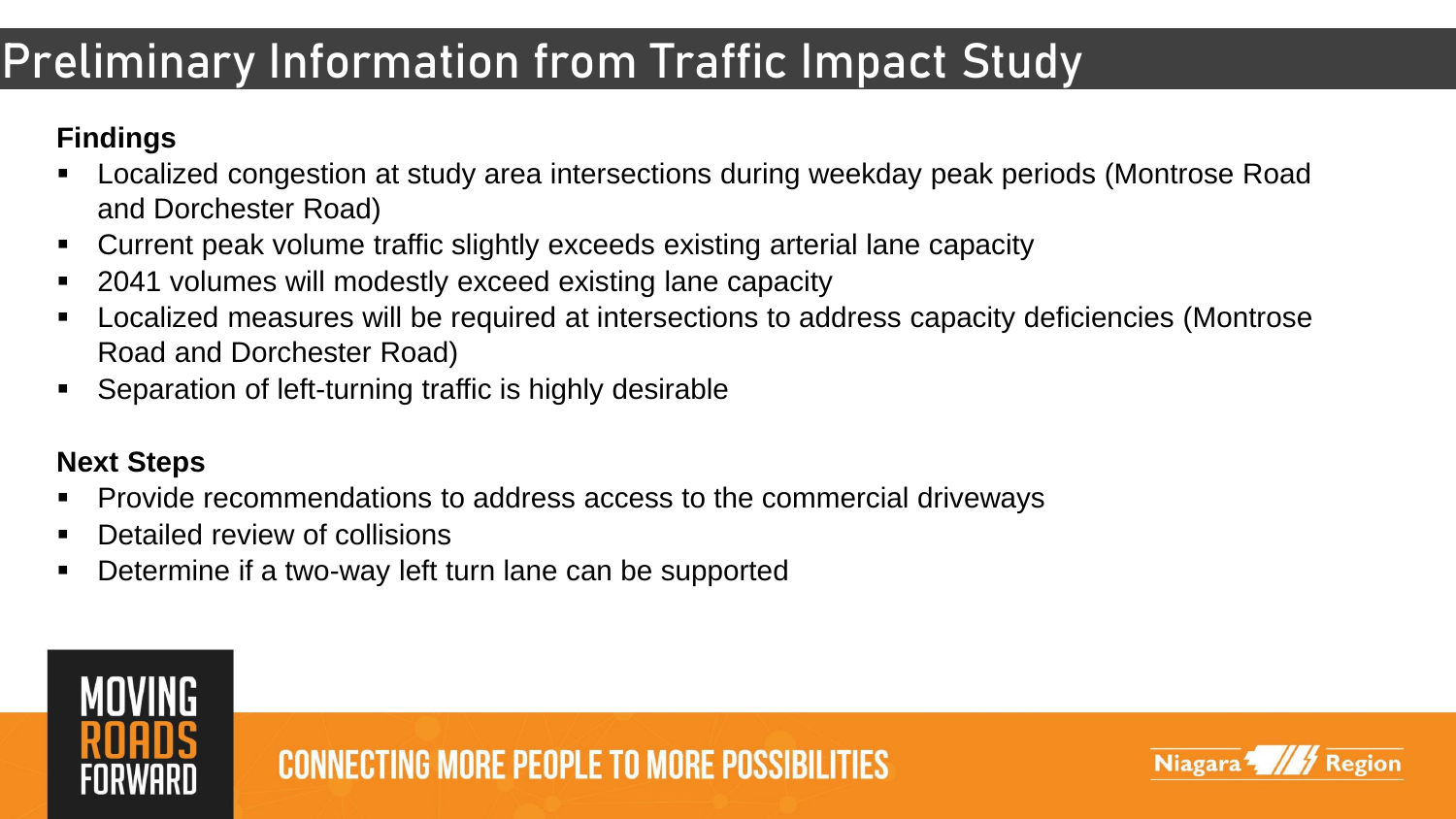### Your Input

**On the comment sheet or during the PIC, please provide your input on the following:**

#### **Problems on Lundy's Lane:**

- In the study area
- Problems the study area creates elsewhere

#### **What is the Purpose of Lundy's Lane in the Study Area?**

- Move through traffic as fast and effectively as possible?
- Tourism area?

#### **Any other Relevant Information/Input**

Email [inquiries@uemconsulting.com](mailto:inquiries@uemconsulting.com)



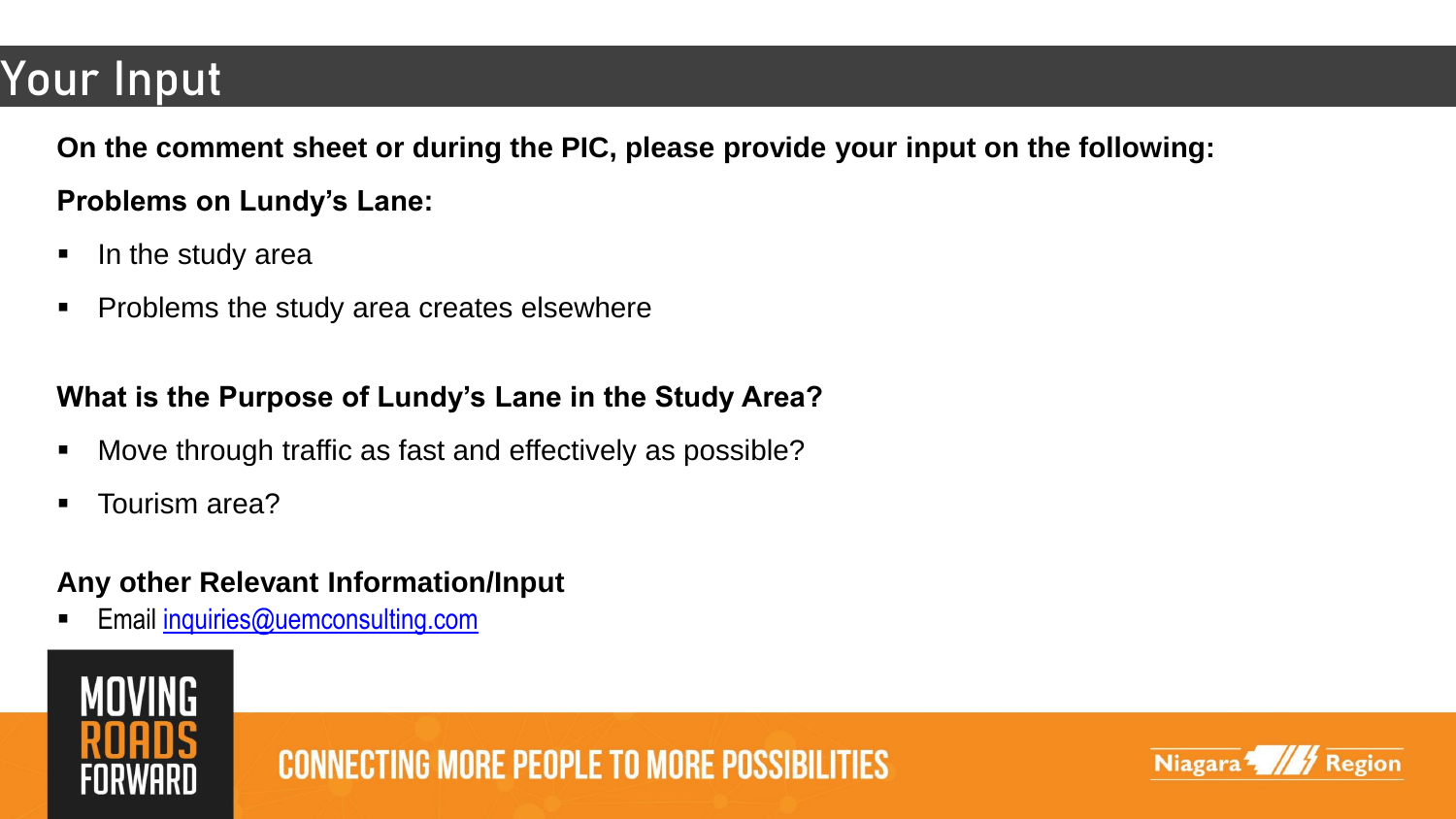### **NextSteps**



Following this PIC, the Study Team will complete the following:

- Review and consider all comments received
- **Example Exercice Problem/Opportunity Statement**
- Design Planning Alternative opportunities to implement complete streets
- Prepare material for the Public Information Centre #2, where we will present Planning Alternatives



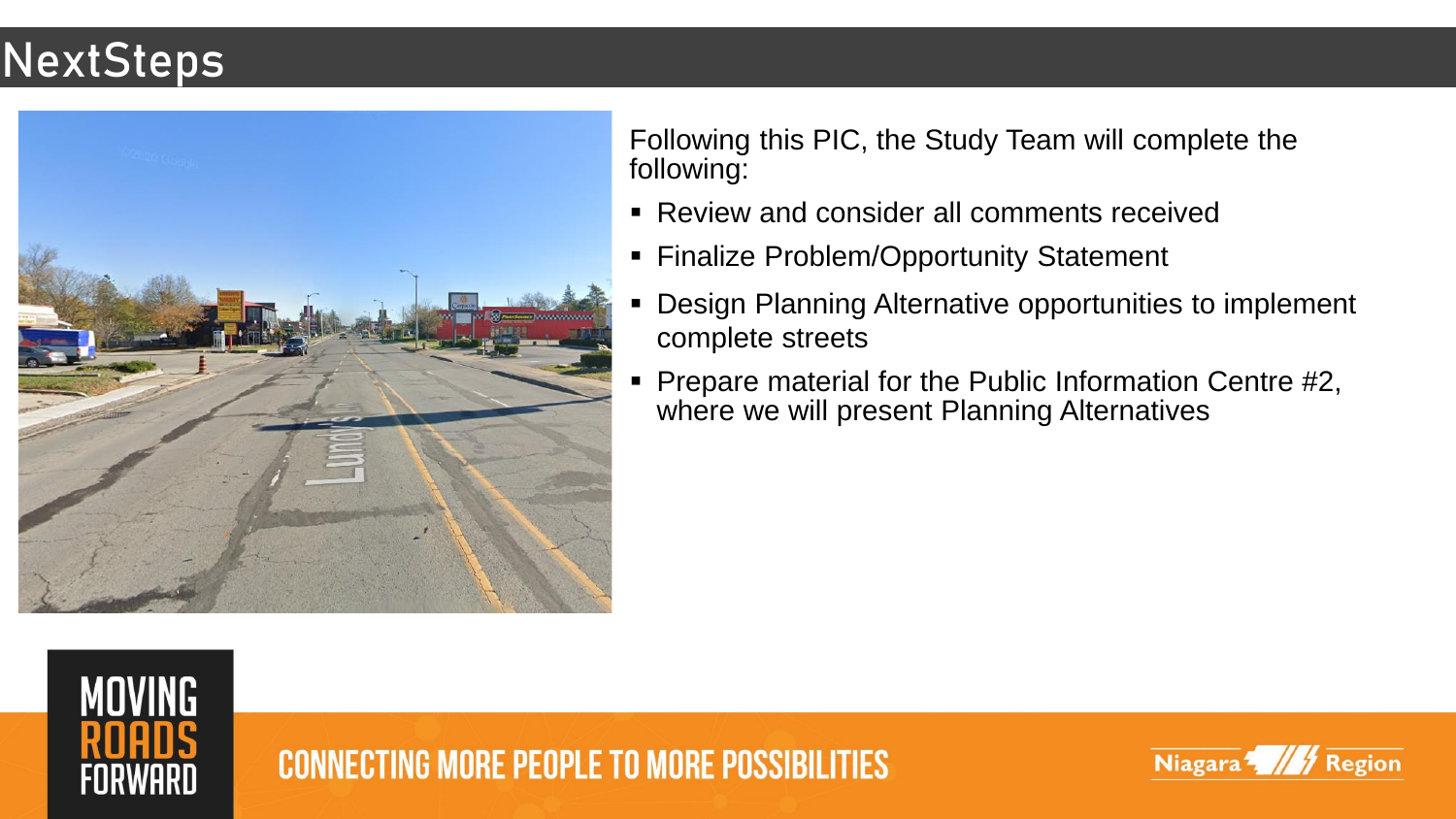## Getting Involved In This Study and Next Steps

- Review presentation slides on the virtual consultation platform / project web page.
- Submit any questions, comments or suggestions for consideration using the online comment form on the project webpage or by emailing inquiries@uemconsulting.com
- Request to be added to the Study Contact List to receive Study notices for future points of consultation.
- Visit project website for updates: [https://niagararegion.ca/projects/lundys](https://niagararegion.ca/projects/lundys-lane/)lane/
- Attend future Public Information Centres

Following the Public Information Centre (PIC), the Study Team will complete the following:

- Develop a PIC Summary to document results of this PIC.
- **EXEDEE STEEP Initiate studies to collect existing condition** information for natural, socio-economic and cultural environment.
- Develop and evaluate alternative solutions to identify a preliminary preferred solution
- Host PIC #2 to present the evaluation of alternatives process and the preliminary preferred solution